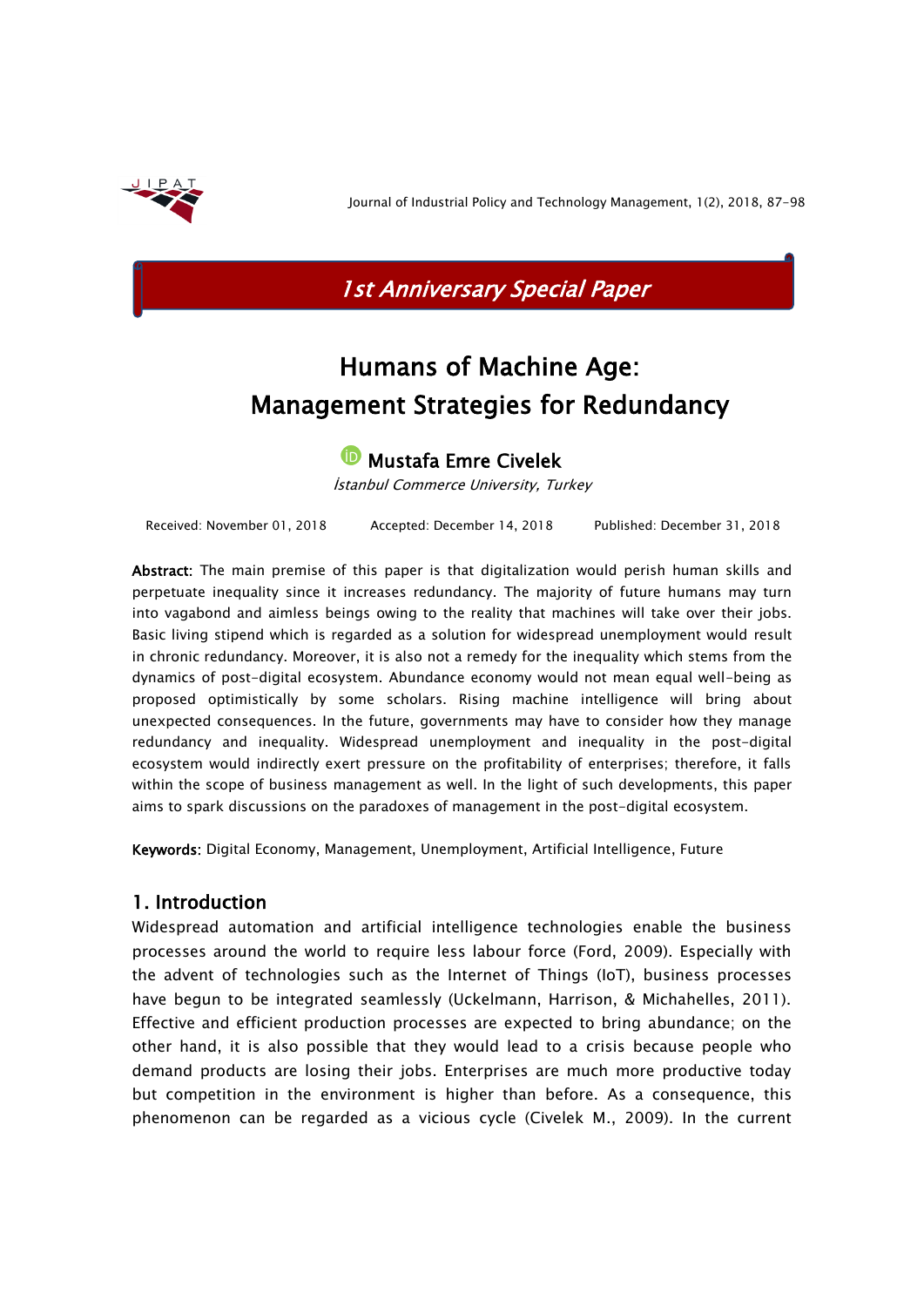capitalist economic system, there is not a solution to this problem. This phenomenon, namely digital economy, can be defined as a new economic system in which increase in productivity and decrease in costs occur as a result of automation technologies (Civelek M., 2009). In digital economy, information has been transformed into the most important production factor; and in this context, the importance of other factors is gradually diminishing. For example, digital economy company Facebook that has achieved to reach a great market value had small initial capital compared to its current market value. It is also hiring small labour force compared to its revenues obtained. Capital and labour have gradually lost their importance (Ford, 2015). The digital economy has also exerted its impact on the habits, lifestyles, views and perceptions of individuals. Considering both the economic and social aspects, it would be apt to define it as a new ecosocial system. The term of new ecosocial system was firstly suggested by Civelek and Sözer in 2003 (Civelek & Sözer, 2003). However, beyond the new ecosocial system, humanity is awaiting a new system that can be called as the post-digital ecosystem. The term of post-digital ecosystem was discussed by Sözer, Civelek and Çemberci in 2018 (Sözer, Civelek, & Çemberci, 2018). The transition from the new ecosocial system to the post-digital ecosystem may be agonizing, with some dystopian scenarios having recently sparked debates on the future of the world economy.

At the end of the 18th century, technology-related unemployment was initially discussed by British handweavers who aimed to destroy textile machines because they had the fear of losing their jobs. This movement was called Luddism and the term Luddite came to be used to define a person who opposes technology (Van Der Wal, 2017). Accordingly, machines created new jobs; therefore, they fell into a fallacy. Hence, some scholars called this incident as Luddite fallacy. Technology-related unemployment was also mentioned by John Maynard Keynes in 1930. He discussed technological unemployment in his essay entitled *Economic Possibilities for our* Grandchildren (Keynes, 1931). Contrary to Schumpeter's creative destruction, he regarded technological unemployment as a disease which inflects—humanity. Nevertheless, he was optimistic in that he suggested that there would be no need to work in the future abundance economy. He called the future as the age of leisure. However, Schumpeter argued that unemployment caused by innovation would recover over time (Schneider, 2017). Like Keynes, Rifkin also depicted future as abundance economy. According to Rifkin, production is gradually transforming into customized decentralized production in small units rather than Fordist central mass production performed in big plants. People will be able to produce some products in their own facilities. People can also produce free energy in their houses. Three-dimensional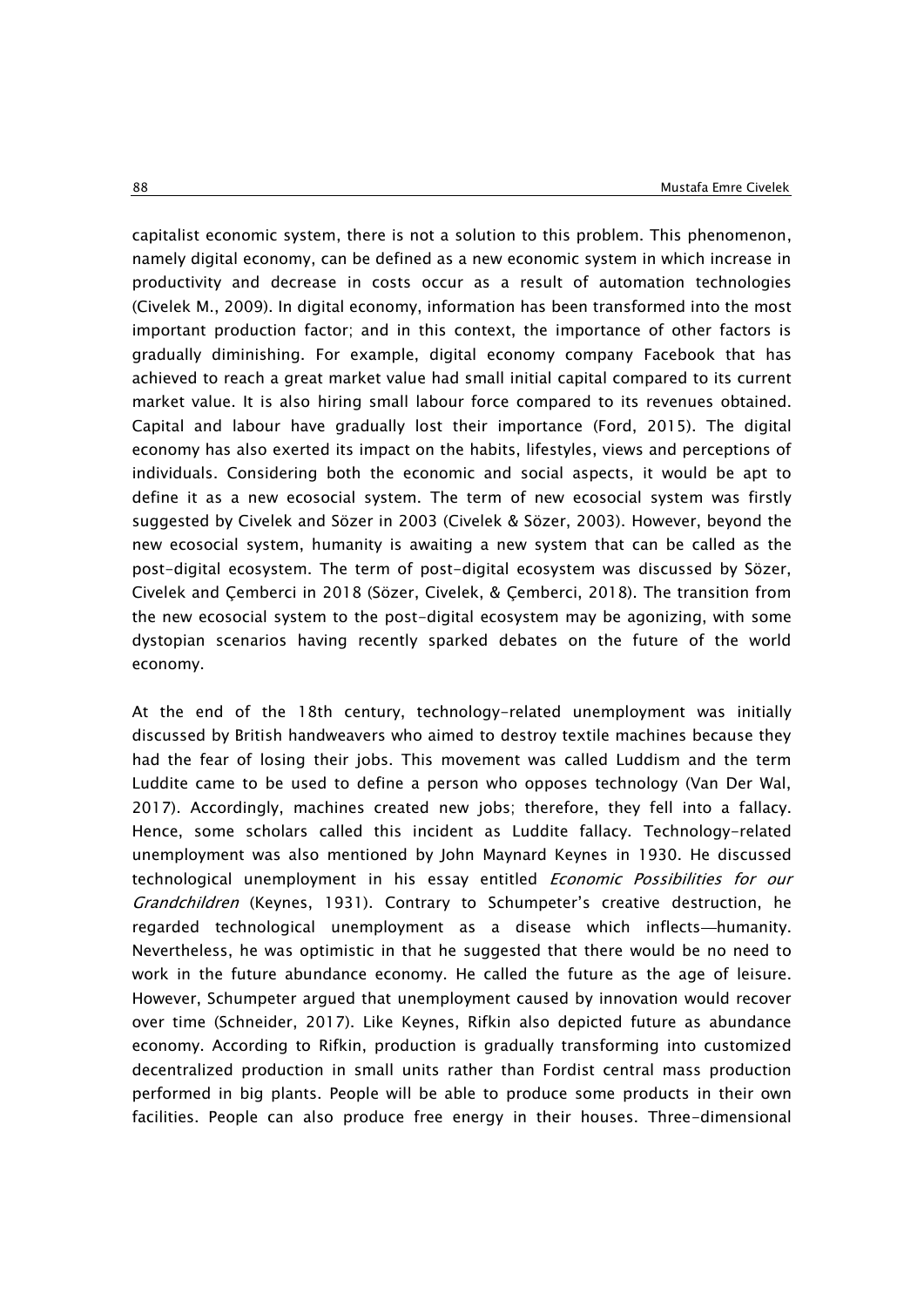printing technologies have also evolved and reached an affordable level. With this development, people have started to use this technology in their houses (Rifkin, 2014).

While considering the dynamics of the post-digital ecosystem, it is not possible to be optimistic about the future in the same way as in the views of Keynes and Rifkin. To some extent, they may be right because the obstacles against abundance economy which are explained hereunder can be cleared in the future; and collectivist approaches like sharing economy will also pave the way to abundance economy. These obstacles which are the factors that play a role in increasing costs of the production will be removed in the future. Yet, abundance economy per se would not suffice to reverse the dynamics of the post-digital ecosystem.

The obstacles mentioned above may be divided into four. The first obstacle is the human labour force - In the short run, to some extent, human power will be required for the production of goods. However, in the long-run, particularly in some sectors, the need for the human will disappear. The second obstacle is the energy – In order to produce products from natural resources, energy must be consumed. Today production of energy is repressed by the scarcity of the natural resources and this results in environmental problems. Today, renewable energy and nuclear energy technologies are continuously evolving and in the long run, energy needed for production would be supplied freely without causing environmental problems. In this regard, renewable energy facilities have evolved and attained a feasible level. Apart from obstacles related to human labour and energy, another obstacle, namely the third one, is the logistics – Transportation of the products from the place of production to the place of consumption increases the costs of the products. In the future, Internet of Things (IoT) applications, 3D printers, renewable energy and autonomous driving technologies would make logistics processes highly efficient. Following logistics, the fourth obstacle is the capital – Today, in the capitalist economic system, businesses should generate profits in order to return capital which is initially invested into the businesses. In the post-digital ecosystem of the future, governments may intervene in the production processes regarding some vital products, which will then cause the profit pressure to be removed from the price.

When these obstacles are removed, marginal costs of certain products would almost converge into zero, which is the start of abundance economy. Yet, it cannot be stated that it will bring the problems to an end. The problems that have arisen from the dynamics of the post-digital ecosystem may continue to exist. Under such circumstances, it is likely to encounter management problems that stem from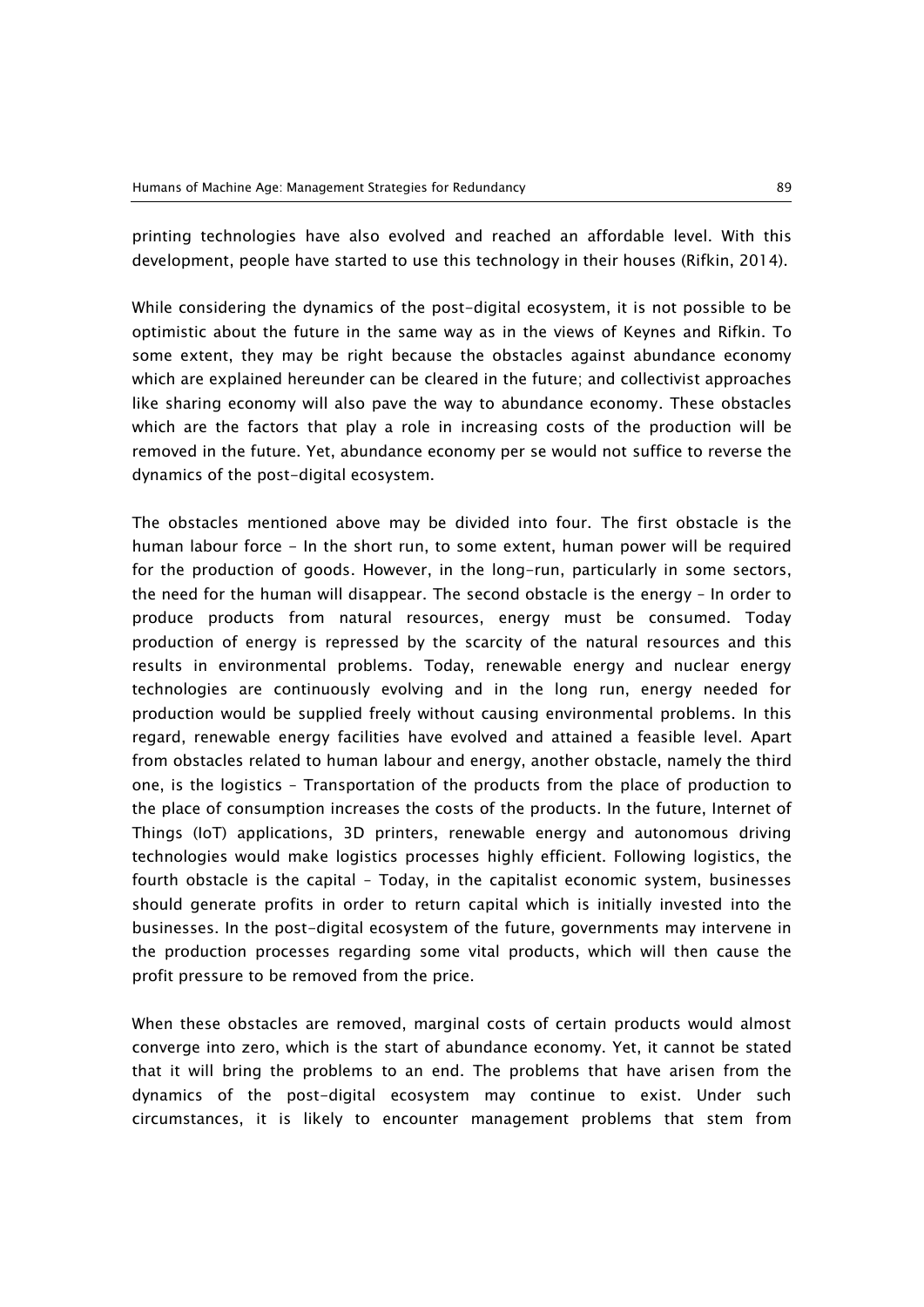redundancy. The next section will provide an explanation as to the dynamics of the post-digital ecosystem.

## 2. The Dynamics of the Post-Digital Ecosystem

In the post-digital ecosystem, new technologies may eliminate many business lines and the remaining lines will, in turn, require less labour force compared to the classical ones. Therefore, innovations do not create the same amount of jobs as suggested by Schumpeter. Technological developments cause product life cycle to get shorter (Gupta & Wilemon, 1990). Besides these developments, competition and uncertainty in the business environment also increase. Unpredictable changes in demands and preferences of customers have taken place as well. In such a business environment fraught with chaos, customers have become more active than ever and demand for products and services are increasingly becoming ambiguous (Civelek, Çemberci, Kibritci Artar, & Uca, 2015).

At the very beginning of the 1990s, digital divide was started to be associated with the Internet penetration on the basis of technology diffusion theory (Zhou & Salvendy, 2015). Digital divide was recognized as a threat to the public with the advent of the internet (Norris, 2001). Today, digital divide essentially refers to the inequality between people who have and have not accessed to the internet (Danesi, 2013). It was anticipated that digital divide would decline as the internet use would increase globally. Yet, the divide has triggered other unbridgeable inequalities. There are three consecutive dynamics which accompany to the digital divide as shown in Figure 1. These dynamics constitute the basic mechanism behind the vicious cycle caused by automation technologies. These dynamics are the main drivers of the post-digital ecosystem. The dynamics of the post-digital ecosystem were initially defined by Civelek in 2009 as dynamics of the internet age. Increased productivity causes unemployment and it consequently causes demand uncertainty. This situation was described as a vicious cycle by Civelek in 2009 (Civelek M. E., 2009). The same phenomenon was also mentioned by Martin R. Ford in 2009. In his book, The Lights in the Tunnel: Automation, Accelerating Technology and the Economy of the Future, Ford suggested that the increase in unemployment causes decrease in the purchasing power of the consumers (Ford, 2009). Correspondingly, the dynamics of the post-digital ecosystem constitute the basis for this vicious cycle. Fundamental philosophy of current capitalist economy depends upon inequality (Jwa, 2017). Therefore, the vicious cycle will continue to loop until the collapse of capitalism.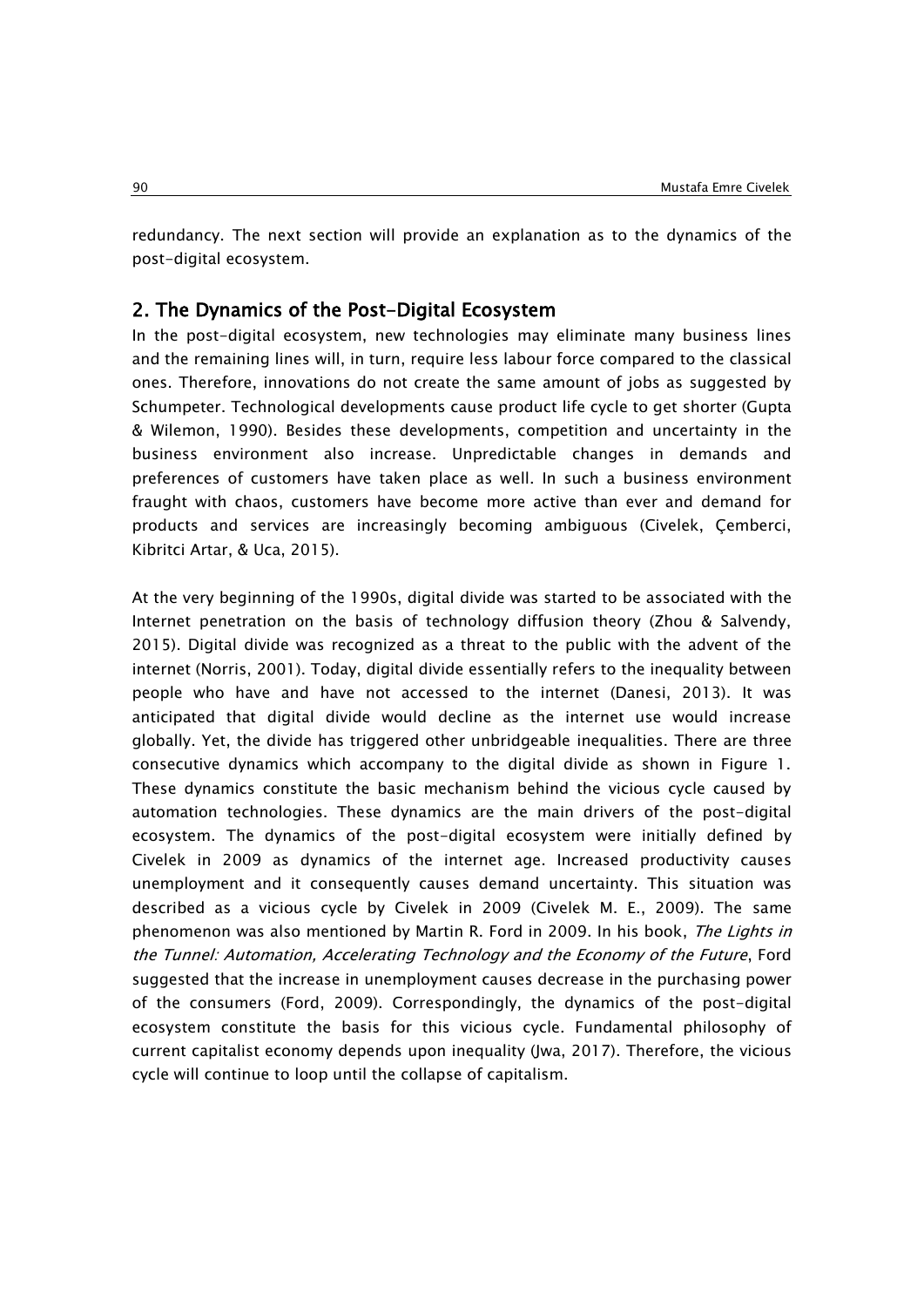

Figure 1. The dynamics of the post-digital ecosystem (Civelek M., 2009)

Digital divide results in imbalance with regard to access to information. In the postdigital ecosystem, information is the most important production factor. Therefore, the imbalance in access to information causes unequal income distribution. In the longrun, however, solving the unequal income problem will be much more difficult than closing the information gap. In addition, there is a strong relationship between the income level and internet access (Kramarae & Spender, 2000). Income is also related to broadband connections (Green, 2010). People on the negative side of the digital divide are mostly those who have lower income (Azari, 2003). Individuals who have good economic status can have access to information more effectively. Due to the fact that information is an essential production factor in post-digital ecosystem, the economic divide has widened. The wage gap between technology intensive industries and labour intensive industries is widening as well. All the routine and repetitive works have recently been taken over by machines. Therefore, demand for labour has decreased in labour intensive industries. Only individuals who have mastered information technology will have the opportunity to work, and all routine jobs will be left to the machines. Today, industrial workers are mostly responsible for the maintenance of machines. The same replacement is continuing in office works. In the future, however, most professionals such as those on the top management, or ones who are surgeons, engineers, and airline pilots can be replaced by machines (Fresco, 2007). The replacement unequivocally increases the surplus of human workers especially at the lower level of ability (Kaczynski & Skrbina, 2010). Concisely, individuals who use technology effectively become economically advantageous. As shown in Figure 1, the division between individuals begins with a digital divide resulting from the difference in technology use among individuals, and then turns into an economic divide. Individuals, who are economically strong, can attain a longer life opportunity in the future, owing to the progress in medical technologies. Economically strong individuals can thus lead a healthier life. This phenomenon has been named as the biological divide by Civelek in 2009 (Civelek M. E., 2009). By means of medical progress and invention of biotechnical applications, humanity is going towards immortality (Kurzweil, 2005). This phenomenon namely biological divide will eventually cause unpredictable social problems (Civelek M. E., 2009).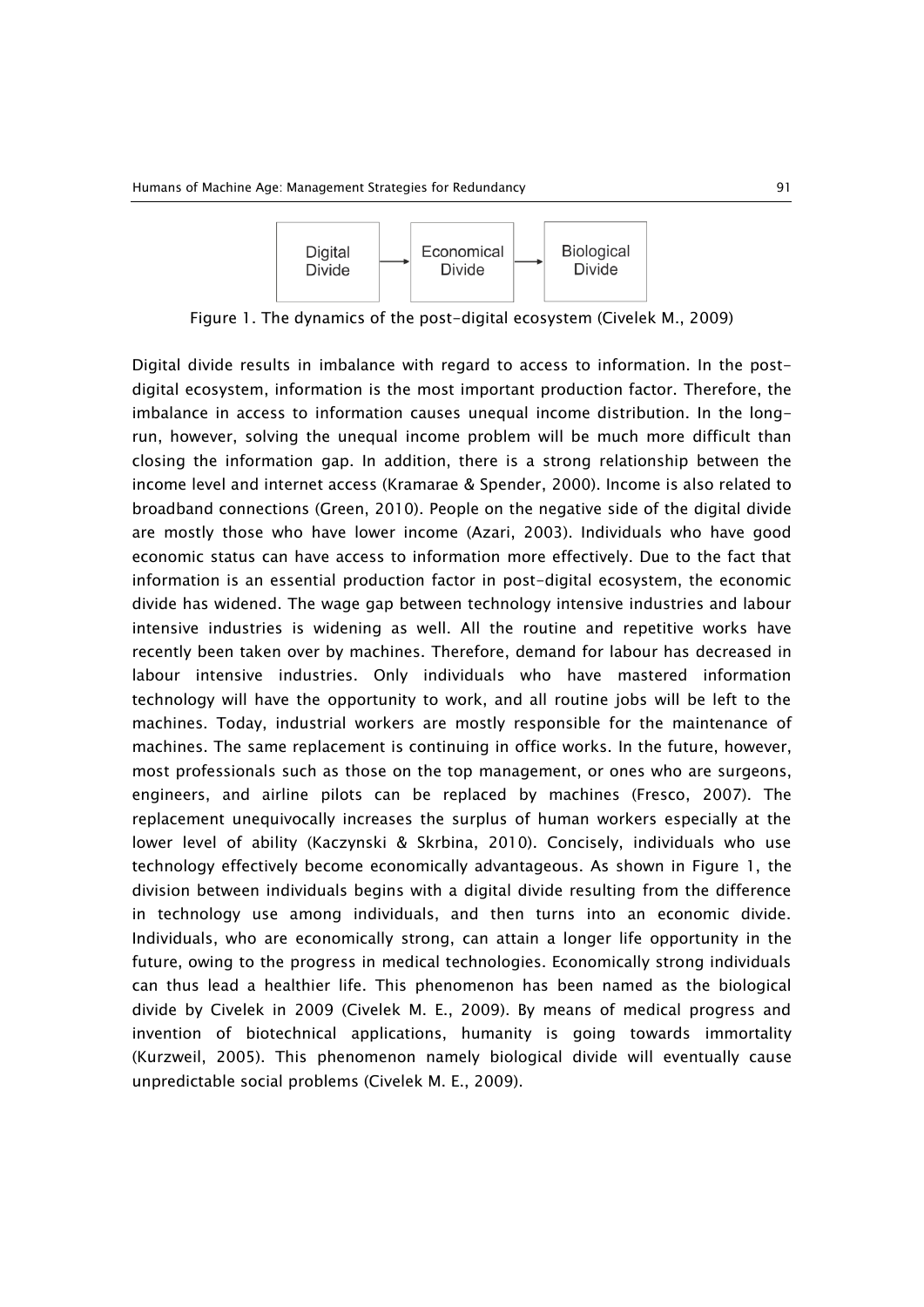#### 3. Revocation of Money

In the post-digital ecosystem, productivity increases due to the automation and artificial intelligence technologies. Subsequently, the increase in productivity leads to an increase in unemployment. Consequently, the purchasing power of the consumers decreases. This vicious cycle continues to loop until the collapse of the current economic system. As a palliative treatment, excess fiat money has been created and personal debt ratio of the consumers has been increased. The ratio of personal debt to disposable income has doubled in three decades (Foster & Magdoff, 2009). However, this monetary balloon only postpones the bitter end. Another remedy to make this collapse slowdown is the payment of basic living stipend to unemployed persons. Excessive debt creation of the current banking system has been argued and universal basic income has been proposed accordingly (Bheemaiah, 2017). Universal basic income refers to a stipend which is unconditionally paid to all individuals regardless of whether they have a job or not (Kaiden, 2016). The basic income idea was firstly suggested by Thomas Paine in 1797 in his book Agrarian Justice (Luzkow, 2018). Nobel laureate Milton Friedman suggested negative income tax in 1962. He proposed that all citizens with incomes below a certain level would be paid a basic guaranteed annual income by the government (Lang, 2007). There are some common objections to universal basic income. Increased burden on the budget of the government is the first argument. The second objection is its potential to cause inflation. Counter argument of these objections is that universal basic income causes Keynesian cross and increases the total national output. The subsequent objection stems from the main paradigm of the capitalist economy which is the poor people have to work to live. It is not fair because this paradigm is not valid for the rich people. But the spirit of capitalism depends upon this Weberian approach. Finally, the last objection asserts that it will make people lazy. However, none of these prove to be strong arguments (Standing, 2007).

Amount of the basic income should be determined in minimum level in order to prevent people from having lack of motivation for self-improvement and no aspiration for a better future. In this case, people will be willing to work to earn more. The government can use base income as a social control mechanism if it is to implement unequal payment according to the citizenship score. This score can differ depending on their contribution to the society and ethical behaviours. Until the unemployment rate reaches a certain level, the universal basic income will ensure the survival of the capitalist system. But when the number of unemployed people in the community exceeds the number of employees, it will accelerate the collapse of capitalism. With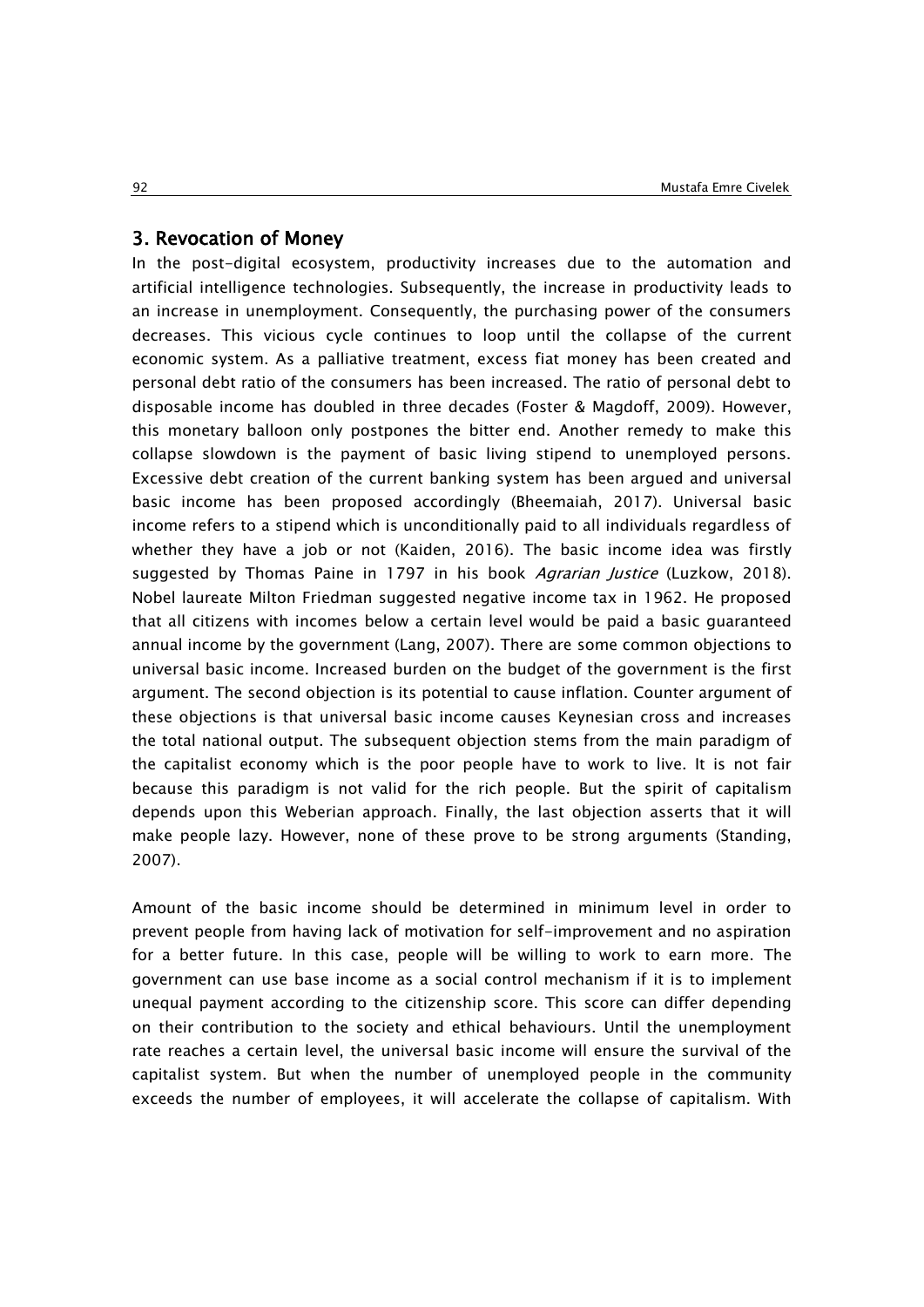this collapse, the main paradigm of the capitalist economy which maintains that poor people have to work to live will be removed.

Some scholars argue sharing economy as an alternative to the capitalist economy and use the name crowd-based capitalism for this new system (Sundararajan, 2016). After the collapse of capitalist system, classical money should be revoked and extracted from economic system. The excess fiat money created until the collapse of capitalist system will be null and void. Tax will also become a thing of the past in this postdigital ecosystem. Today some proponents of cashless economy offer blockchain technology as a decentralized alternative to banking system. As a disruptive technology, blockchain may radically change the money perception by eliminating third-party intermediaries and controllers such as banks and governments (Girasa, 2018). In this post-digital ecosystem, the definition of trade will also evolve. Trade in machine age refers to the exchange of the goods produced by machines in order to meet human needs. In this system, money will gradually be replaced by the importance of needs. Artificial intelligence trade matrix system will decide which products are exchanged. Determination of human needs will depend upon the intelligence of machines. If needed machines may change the needs of human, like manna mentioned in the Bible, our new gods may obligatorily provide us with the products that we require instead of the products we actually want. This means that machines will control our needs. But, machines will have to repeal our personal privacy right to ensure full control over humanity.

## 4. Extinction of Privacy

Privacy simply refers to "the right to be left alone, out of public view, and in control of information about oneself" (Bertsima & et al., 2015). Privacy concept has already existed before the digital age and can be defined as a natural reaction of individuals. But according to some scientists it is not natural. Naturally we are social creatures and live together. Privacy concept was learned after setting up complex civilizations (Rifkin, 2014). Therefore, from this angle, the extinction of privacy in the digital age can be considered as a reversion to the original nature of the human. With the development of the Internet of Things technologies and decreasing cost of censors, the majority of people's personal belongings will become connected to the internet (Rifkin, 2014). Toothbrushes, coffee makers, cars, alarm clocks, watches, headphones, etc. will all be connected to the internet in a few years' time (Morgan, 2014). The emergence of this phenomenon has posed a threat to privacy. Across the globe, as the use of social media sites has increased, people have become more visible. Through social media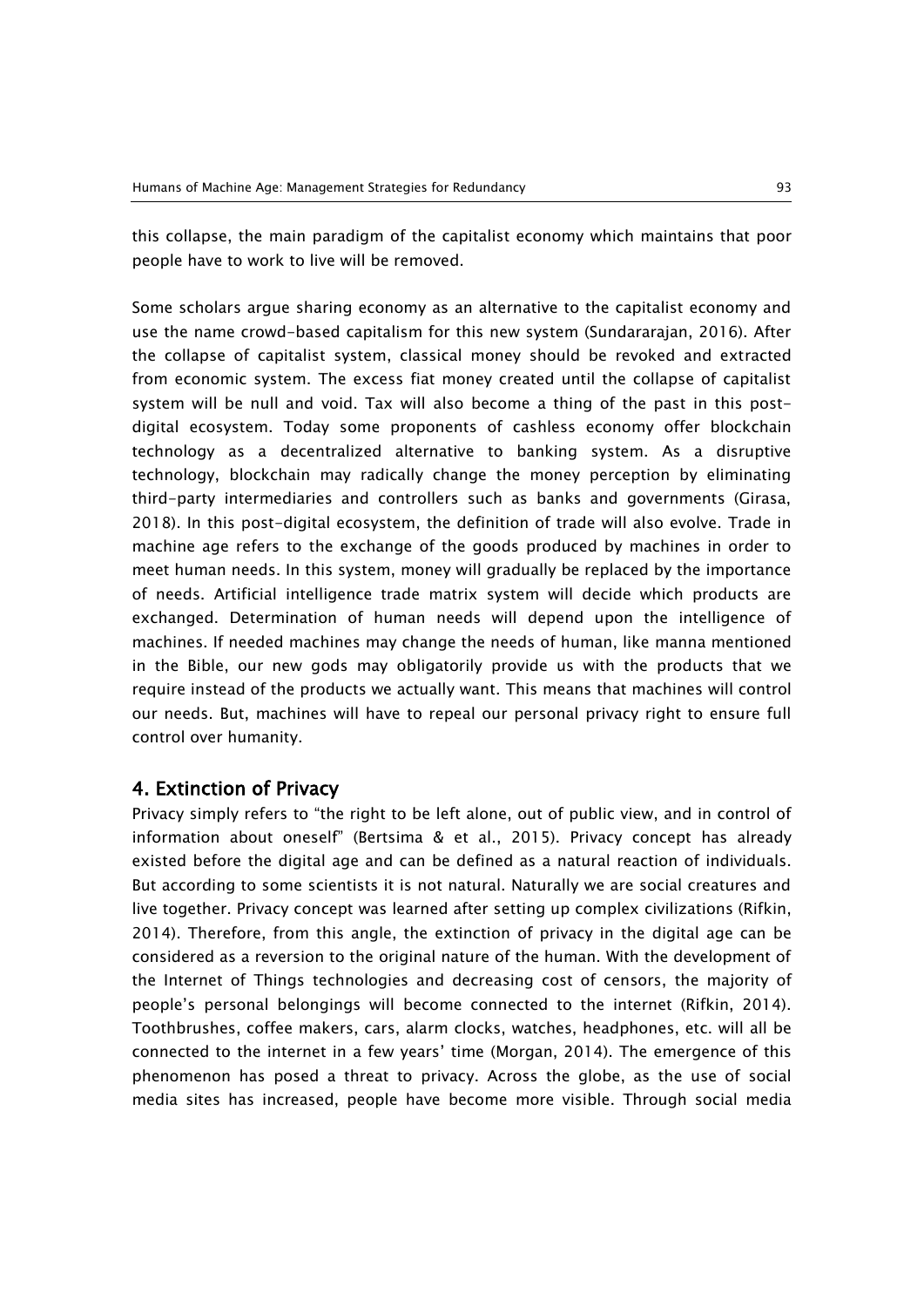applications, people enjoyed increased personal influence but they should eventually trade off their privacy. Security and traffic cameras, biometric identification devices (including cellular phones), mapping softwares continuously collect personal information of people. Today, individuals are under total surveillance. Owing to big data analysis techniques, software companies like Google know people better than they know about themselves personally. Avoiding this total surveillance is almost impossible for an ordinary person nowadays. Consequences of total extinction of the privacy may be harmful to human's mental health. But, humanity has no choice other than surrendering to this phenomenon. People must accept to live in an open world because almost every communication, transaction and movement is constantly being recorded (Houle, 2018).

# 5. Conclusion

In future sharing economy, ownership of production facilities shifts from capital owners to decentralized collective structures or directly to individuals. Renewable free energy, ultra-cheap and effective transportation facilities, 3D printers and unmanned production by artificial intelligence increase the productivity unprecedentedly. Yet, on the other side of the coin, unemployment will reach an unprecedented level too. Widespread unemployment and relentless inequality in the post-digital ecosystem would indirectly exert pressure on the profitability of enterprises. Universal basic income will ensure the survival of the capitalist system for a while, but, so as to convert the vicious cycle into a virtuous cycle, government intervention to production will be inevitable. From this moment onwards, we will have to abandon the capitalist system. Consequently, an economic model that is more collective and open to government intervention will be needed. By means of moderate government intervention, inequalities that stem from the dynamics of post-digital ecosystem (i.e. digital divide, economic divide and biological divide) will be stabilized. As governments increase their influence on economy, companies will have to change their ownership and capital structure. More collective structures should be implemented by means of token economy and crowd financing. In this post-digital ecosystem, humanity will face the redundancy problem. According to Keynes' optimistic suggestion, there will be no need to work in the future abundance economy. He called the future as the age of leisure; however, he also regarded technological unemployment as a disease which inflects humanity (Keynes, 1931). Government intervention to economy and universal basic income would end up with chronic redundancy. The redundancy would perish human species since it deters natural selection mechanism because struggle for the sources will be needless. Due to the relentless progression of full automation,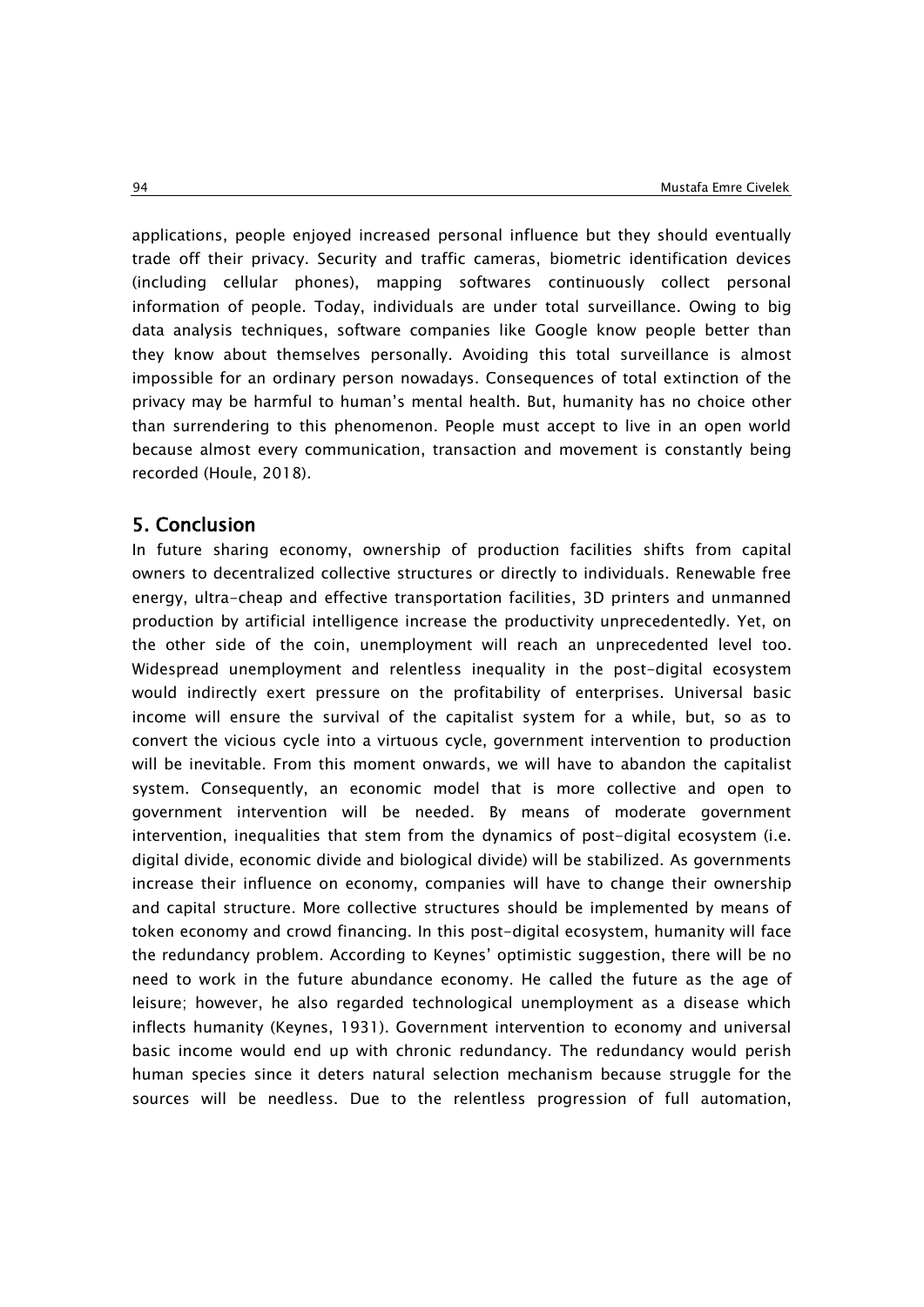cognitive burden on humans decreases. This decrease has negative impact on the ability of think (Ford, 2015) (Carr, 2011). The majority of the future humans may turn into vagabond and aimless due to the fact that machines take over their jobs. Moreover, universal basic income is not an exact solution for the inequality stemming from the dynamics of the post-digital ecosystem either, it only serves stabilising them. Abundance economy would not mean equal well-being as optimistically proposed by some scholars. Rising machine intelligence will bring about further unexpected consequences. In the future, governments may have to consider how they manage redundancy. Universal basic income will break the paradigm of people having to work to live. Rational and self-interested homo economicus will die and homo collectivus of sharing economy will be born instead. Yet, most of the developed countries will suffer from their aging population. Homo collectivus will only need to be cared. Elder-care robots technology will also be developed. In the redundancy age, the need for care will turn into need for controlling aimless crowds, and this technology will start to provide care for the entire population. In addition, care will transform into control. Social control will increase by means of citizen scoring technologies and extinction of privacy. Citizen scoring technologies can be used as a coercive power on the population. In the future, people will most probably renounce management in favour of robots. But maybe, after a while, this administration can be ruthless. Although the rise of artificial intelligence will have dangerous consequences for humanity, it will not be possible to prevent this. It will not be a solution to slow these developments either. Countries which cannot succeed in raising abundance economy will struggle against serious economic and political problems. Under these circumstances, the following five key strategies can be suggested so as to facilitate the transition to a sharing and abundance economy:

The first strategy- Need for the human intervention to the business processes should completely be eliminated. In order to implement this strategy, governments should encourage investments with regard to artificial intelligence.

The second strategy – Energy should be supplied to the production centres free of charge. In order to implement this strategy, governments should invest in renewable energy facilities and allow the firms to produce their own energy.

The third strategy– Bringing transportation charges to a minimum level. Besides, waste of time due to transportation should be eliminated from the supply chain. In order to implement this strategy, governments should encourage investments in the Internet of Things, 3D printers, autonomous driving technologies and robotic warehouses, etc.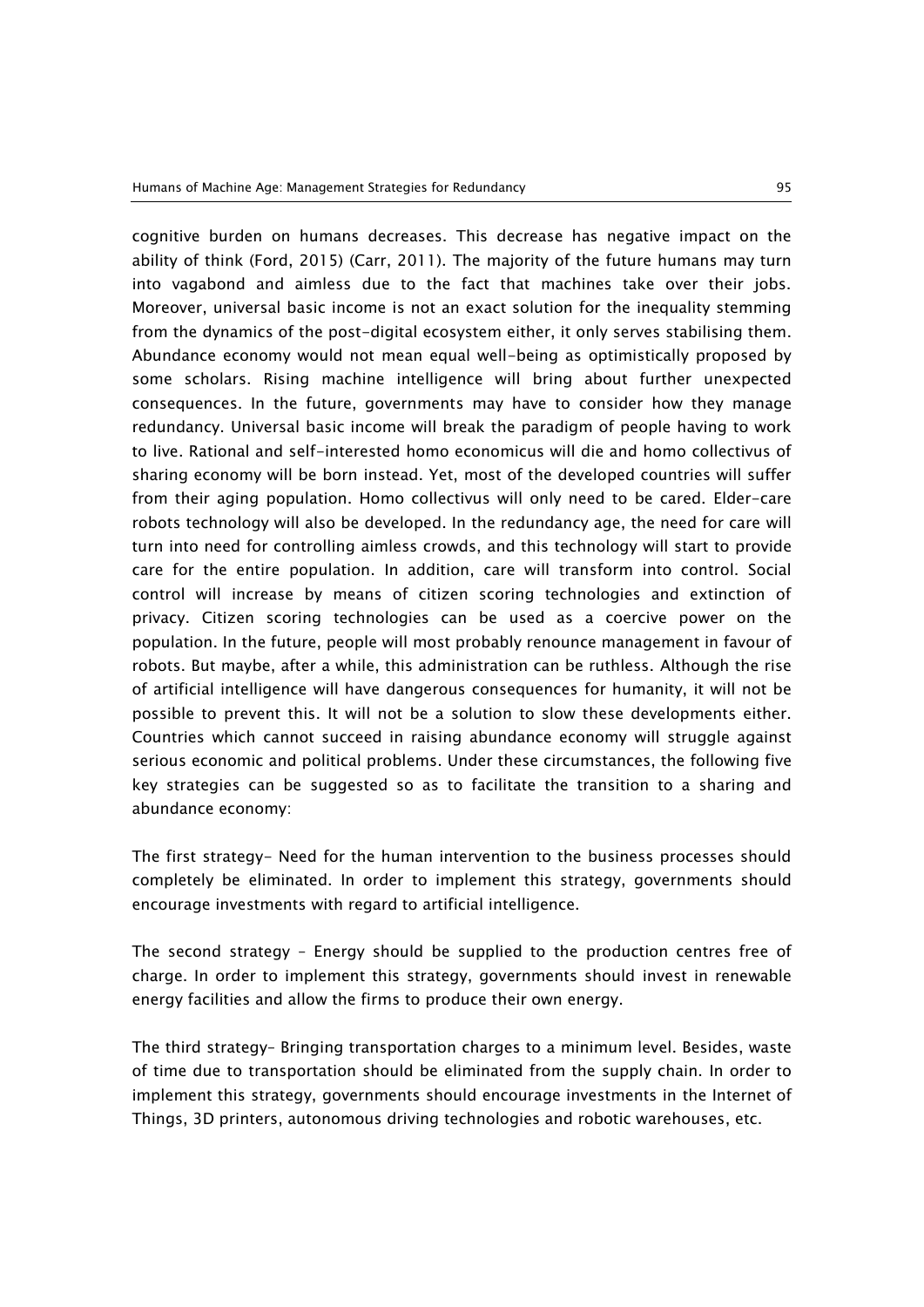The fourth strategy– The importance of the capital among other production factors should be reduced. In order to implement this strategy, governments should intervene in the production processes. Then, profit pressure will be removed on the price of the products.

The fifth strategy- Measures need to be taken against economical divide. In order to stabilize economical divide, all citizens with incomes below a certain level would be paid a basic guaranteed annual income by the government.

These five strategies are important factors that will pave the way to abundance economy. Otherwise, huge political and social unrest will be inevitable in the transition from capitalist economy to abundance economy. Besides this, some economies will encounter total collapse and chaos. Yet, achieving to set up abundance economy is a new start for new problems related to redundancy. To cope with these problems, governments can use the base income as a social control mechanism. Furthermore, citizenship score can be measured; and base income can be adjusted accordingly, based on this score. In this way, it will be possible to encourage citizens to contribute to their society.

#### References

- Azari, R. (2003). Current Security Management & Ethical Issues of Information Technology. Hersley: IRM Press.
- Bertsima, M., & et al. (2015). Strengthening Privacy in Healthcare Social Networks. In A. Gkoulalas-Divanis, & G. Loukides Medical Data Privacy Handbook. New York: Springer International Publishing.
- Bheemaiah, K. (2017). The Blockchain Alternative: Rethinking Macroeconomic Policy and Economic Theory. Paris: Apress.
- Carr, N. (2011). The Shallows: What the Internet Is Doing to Our Brains. New York: W. W. Norton & Company.
- Civelek, M. (2009). İnternet Çağı Dinamikleri. İstanbul: Beta.
- Civelek, M. E. (2009). İnternet Çağı Dinamikleri. İstanbul: Beta.
- Civelek, M. E., & Sözer, E. G. (2003). İnternet Ticareti: Yeni EkoSosyal Sistem ve Ticaret Noktaları. İstanbul: Beta Basım.
- Civelek, M. E., Çemberci, M., Kibritci Artar, O., & Uca, N. (2015). Key Factors of Sustainable Firm Performance: A Strategic Approach. Lincoln: University of Nebraska - Lincoln - Zea Books.
- Danesi, M. (2013). *Encyclopedia of Media and Communication*. Toronto: University of Toronto Press.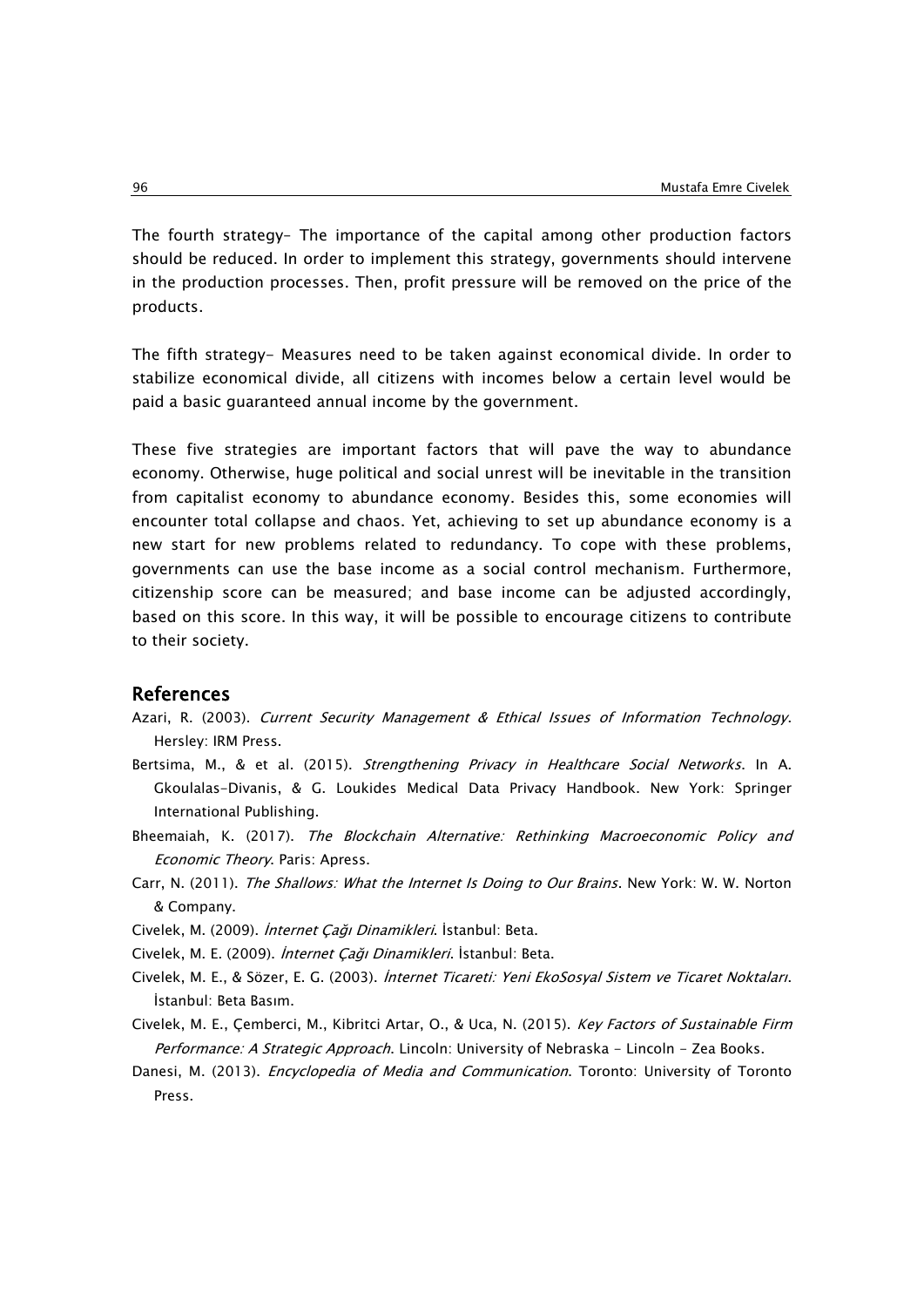- Ford, M. (2009). The Lights in the Tunnel: Automation, Accelerating Technology and the Economy of the Future. Acculant Publishing.
- Ford, M. (2015). Rise of the Robots: Technology and the Threat of a Jobless Future. New York: Basic Books.
- Foster, J., & Magdoff, F. (2009). The Great Financial Crisis: Causes and Consequences. New York: Monthly Review Press.
- Fresco, J. (2007). Designing the Future. Venus: The Venus Project.
- Girasa, R. (2018). Regulation of Cryptocurrencies and Blockchain Technologies: National and International Perspectives. Cham: Palgrave Macmillan.
- Green, L. (2010). The Internet: An Introduction to New Media. Oxford: Bloomsbury Publishing.
- Gupta, A. K., & Wilemon, D. (1990). Accelerating the Development of Technology Based New Products. California Management Review, 32(2), 24-44.
- Houle, D. (2018). Davidhoule.com. https://davidhoule.com/evolutionshift-blog/technology/ privacy/2018/04/05/privacy.
- Jwa, S.-H. (2017). A General Theory of Economic Development: Towards a Capitalist Manifesto. Cheltenham: Edward Elgar Publishing.
- Kaczynski, T., & Skrbina, D. (2010). Technological Slavery. Port Townsend: Feral House.
- Kaiden, S. (2016). Find Your Fit: A Practical Guide to Landing a Job You'll Love. Alexandria: American Society for Training & Development.
- Keynes, J. M. (1931). Economic Possibilities for our Grandchildren. In J. M. Keynes, Essays in Persuasion (s. 321-335). New York: Palgrave Macmillan.
- Kramarae, C., & Spender, D. (2000). Routledge International Encyclopedia of Women. New York: Routledge.
- Kurzweil, R. (2005). The Singularity is Near. London: Viking Penguin.
- Lang, K. (2007). Poverty and Discrimination. Oxfordshire: Princeton University Press.
- Luzkow, J. L. (2018). Monopoly Restored: How the Super-Rich Robbed Main Street. Cham: Springer International Publishing.
- Morgan, J. (2014). Forbes. https://www.forbes.com/sites/jacobmorgan/2014/08/19/privacy-iscompletely-and-utterly-dead-and-we-killed-it/#1ded437731a7.
- Norris, P. (2001). Digital Divide: Civic Engagement, Information Poverty and the Internet Worlwide. Chambridge: Chambridge University Press.
- Rifkin, J. (2014). The Zero Marginal Cost Society: The Internet of Things, the Collaborative Commons, and the Eclipse of Capitalism. New York: St. Martin's Press.
- Schneider, H. (2017). Creative Destruction and the Sharing Economy: Uber as Disruptive Innovation. Cheltenham: Edward Elgar.
- Sözer, E. G., Civelek, M. E., & Çemberci, M. (2018). Strategic Excellence in Post-Digital Ecosystems: A B2C Perspective. Lincoln: University of Nebraska Lincoln-Zea Books.